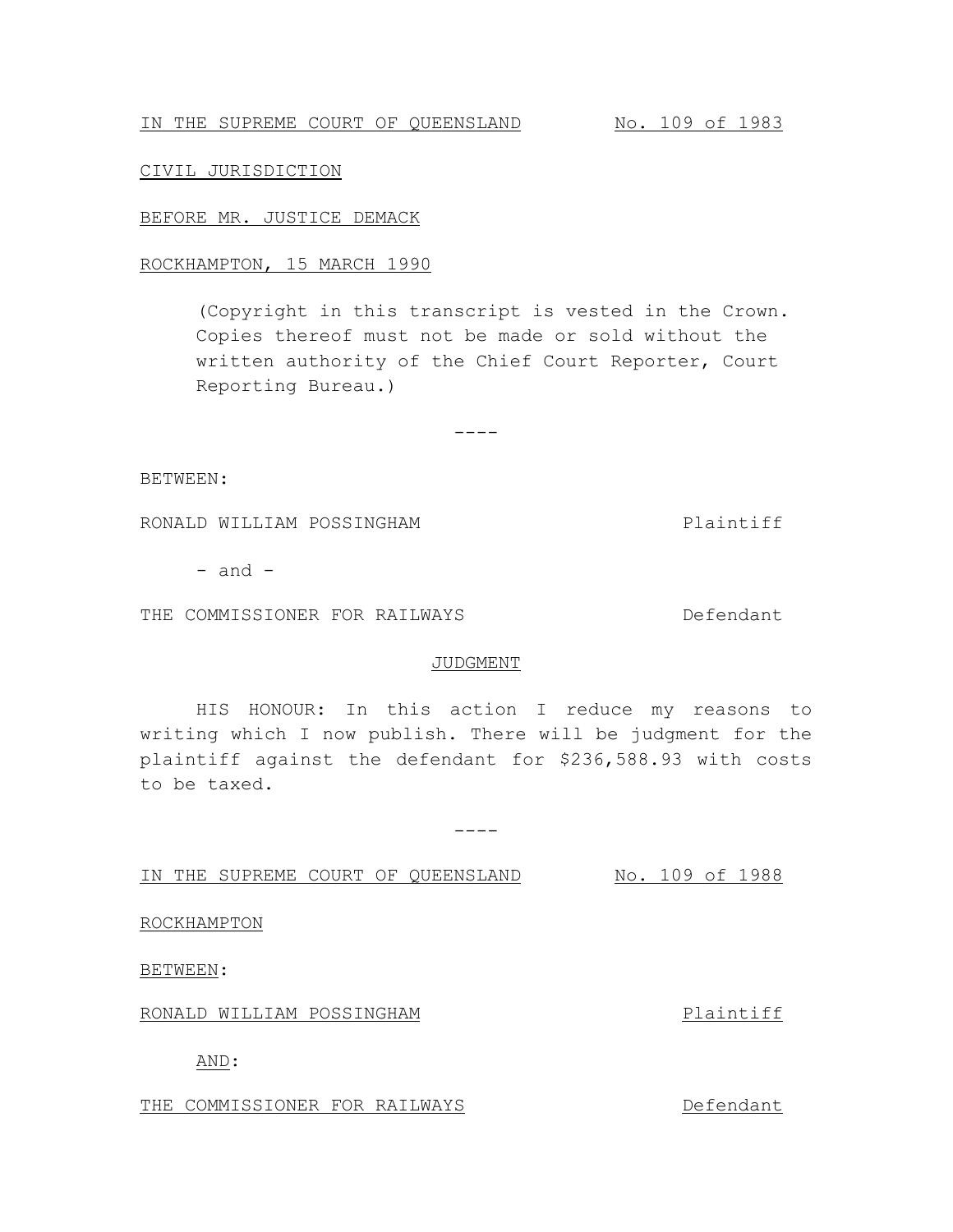#### JUDGMENT - DEMACK J.

# DELIVERED the 15th day of March 1990.

Mr Possingham was born on 3rd March, 1948. On 1st July, 1981, he was injured whilst riding a motor cycle over the Brendonna railway level crossing near Gladstone. He was seriously injured, and there is little dispute about the measure of his damages. The question of negligence has, however, been strongly contested.

The level crossing is over the Gladstone-Monto railway line which, along with other rail traffic, carries coal trains from Moura. The train in question was a "tripleheaded coal train of about 4,200 ton" (p. 91). It was travelling towards Gladstone. In the vicinity of the crossing, the train was travelling in a northerly direction. Between 300 and 400 metres south from the crossing, there is a curve and, in that vicinity, a whistle board.

The driver of the train, Mr Chadburn, said that from the curve to crossing is down hill, and he had the dynamic brakes on. The speed of the train was 50 kilometres per hour. After the impact at the crossing, he "slammed the brakes into full emergency", (p. 92). The train came to a halt with its leading locomotive about 600 metres north of the crossing. This gives some idea of the risk to which users of the crossing are exposed. The speed limit for trains, fixed by the defendant in the vicinity of the curve, is 80 kilometres per hour (ex. 30). However, a 4,200 ton coal train travelling along that stretch of line at 50 kilometres per hour travels 600 metres under emergency braking before coming to a halt.

The High Court has stated the duty of the defendant in respect of level crossings in The South Australian Railways Commissioner -v- Thomas (1951) 84 C.L.R. 84, at p. 89, in these terms:—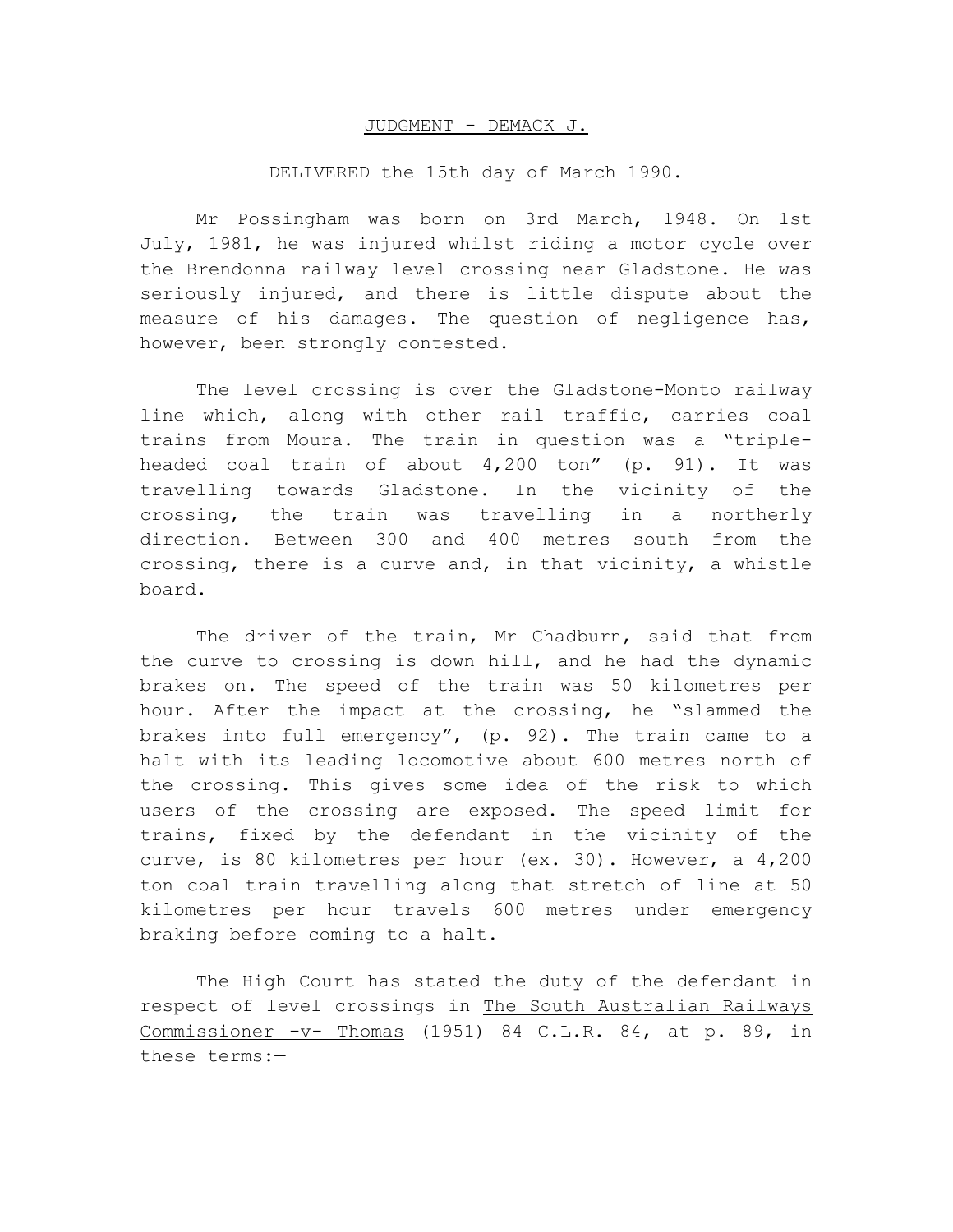"In considering whether adequate warning was provided at a level crossing over a public road all the circumstances of the locality and of the traffic passing over it and the conditions prevailing at the relevant time must be taken into consideration: Alchin v. Commmissioner for Railways (1935) 35 S.R. (N.S.W.) 498, at p. 502; 52 W.N. 156. The duty of the commissioner is to do everything which in the circumstances is reasonably necessary to secure the safety of persons using the crossing: Cliff v. Midland Railway Co. (1870) L.R. 5 Q.B. 258, at p. 261; Ellis v. Great Western Railway Co. (1874) L.R. 9 C.P. 551, at p. 555; Liddiatt v. Great Western Railway Co. (1946) K.B. 545, at p. 550. This must include a duty to give reasonable warning of the approach of a train where the commissioner does not provide gates which are closed when a train is approaching. That duty is not fulfilled by providing means which would enable persons of acute vision and hearing exercising the most anxious care to avoid injury. The fact that all sorts and conditions of people use the highway must be taken into account, and, whilst the commissioner is not required to protect against their own carelessness people who proceed without any regard to their own safety, it is his duty to take every reasonable precaution to ensure that the level crossing will be safe for the members of the public generally who act with due care while exercising their rights of passing over it."

This passage was quoted in the subsequent decision of Commissioner for Railways -v- Dowle (1958) 99 C.L.R. 353, at p. 358. In Dowle's case the way in which the High Court framed the question for the jury (p. 359) indicates that the traffic on the railway is a significant consideration as well as the traffic using the crossing.

What did the defendant do to discharge its duty to the plaintiff?

The Brendonna level crossing provided access from the Dawson Highway to the Brendonna Caravan Park and an adjoining nursery.

From ex. 14, a scale plan prepared by a surveyor, it appears that the road from the Dawson highway to the Brendonna Crossing is a straight gravel surfaced road, 128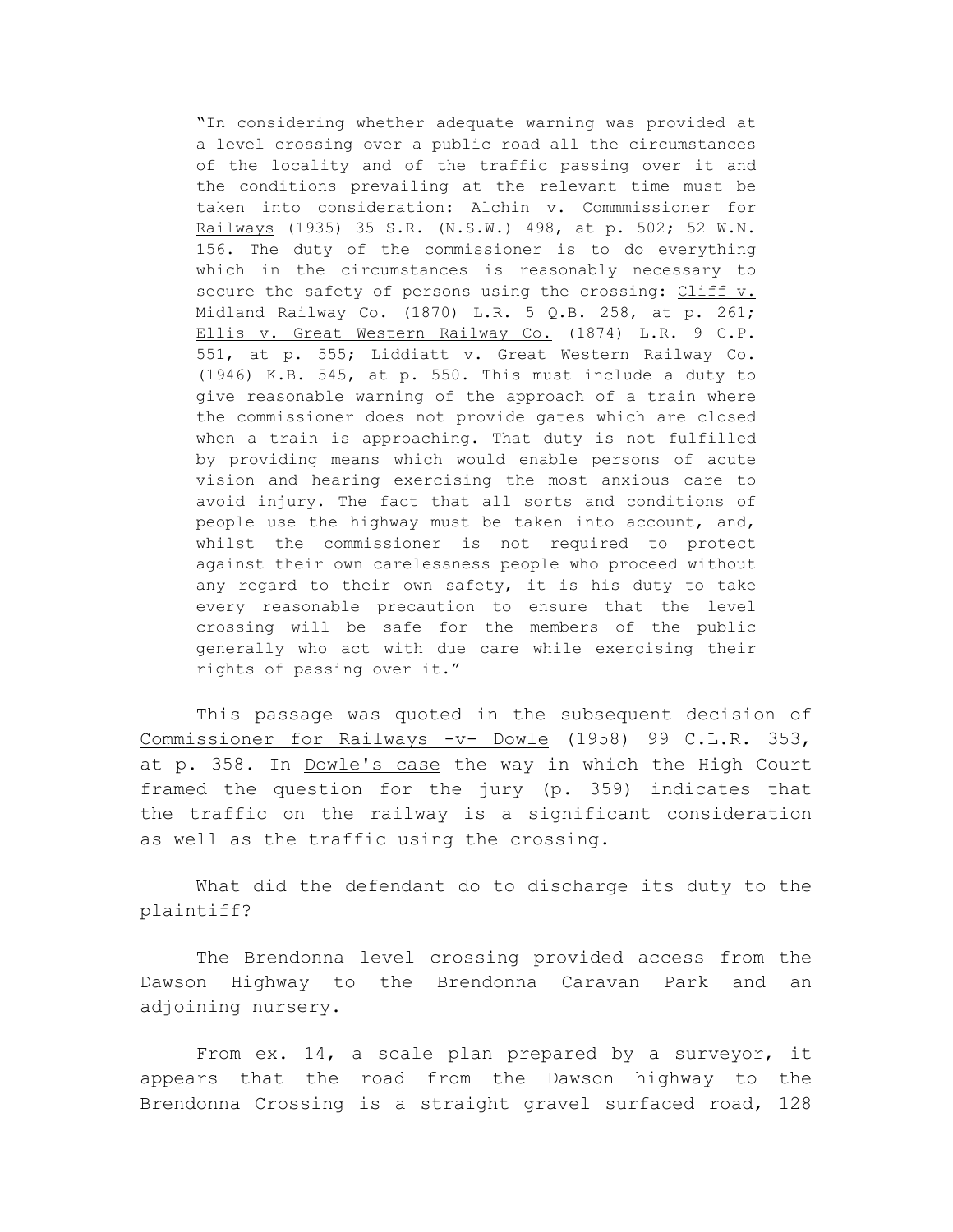metres long. This road approaches the railway line at an angle of about 75°. At the crossing it begins to curve to the left, or in a southerly direction. From the crossing to the entrance of the Brendonna Caravan Park is a distance of 145 metres. There was considerable debate about the angle at which the road approaches and crosses the railway line. I have relied on exhibit 14 in preference to the estimates given by the witnesses. It was tendered by consent so both parties have accepted its accuracy.

Exhibit 14 shows that on either side of the railway reserve there is a road reserve. At a point opposite the entrance of Brendonna Caravan Park the road reserve is approximately 60 metres wide. At the point where the Brendonna Crossing Road enters the Dawson Highway, the distance from the railway reserve to the edge of the Highway is approximately 110 metres. These distances give some indication of the angle at which the respective parts of the road travel in relation to the railway line. The remaining significant distance is that from the southern edge of the crossing along the railway line to a point opposite the entrance to the caravan park. That is approximately 115 metres.

The road reserve between the Brendonna Caravan Park and the adjoining nursery on the one side, and the railway reserve on the other, is timbered. The type and density of the timber varies, although the witnesses were happy to give a general description to the trees as gum trees. Opposite the entrance to the Caravan Park the trees form an open forest, with little under-storey. In the area opposite the nursery, the timber was much thicker and in the area between the gravel road and the railway reserve, 25 to 50 yards before the crossing, the trees can fairly be described as a thicket, (exs. 15A and 15D).

The railway reserve, as at 1st July, 1981, had grass and scattered timber regrowth on it. The grass was up to 750 mm high and the regrowth up to fence height. The grass and regrowth was not of sufficient height or density to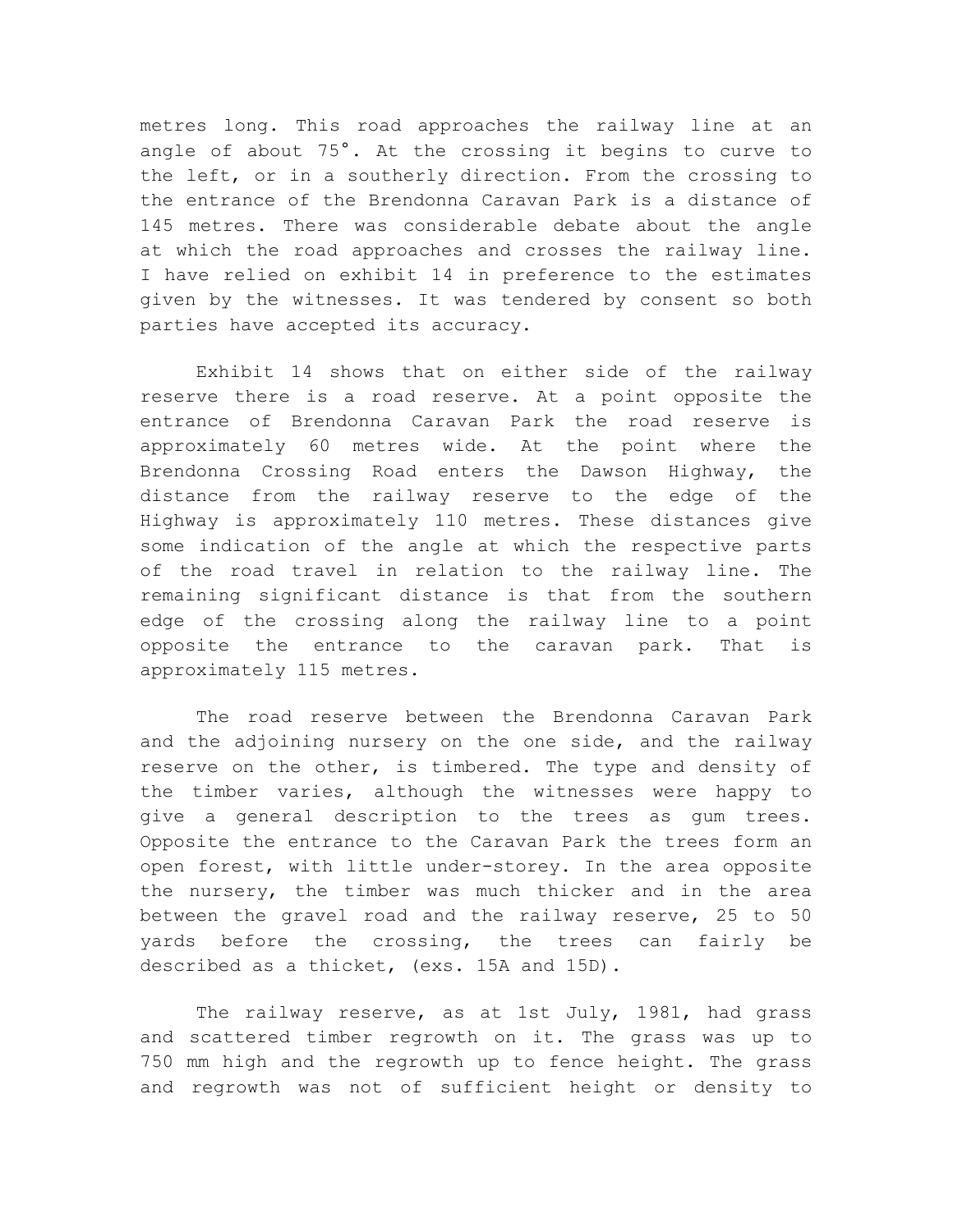block visibility, but it gave an appearance of a branch railway line with low traffic and low maintenance.

The warning signs in the vicinity of the crossing consisted of the crossed arms on a post with a red triangle below. From the direction of the Brendonna Caravan Park the sign was situated behind high grass on the road reserve, (ex. 15C). Finding the sign on ex. 15C became one of the challenges of the trial, until Mr Payne fixed it for all to see. I suspect that it can also be found on ex. 15D. I have peered at ex. 15D with a magnifying glass and there is a blur in a position that corresponds with the marked position in ex. 15C. Of course, I take Mr Payne's point that, in natural colour, the sign is more conspicuous than upon a black and white photograph.

In my opinion, it cannot be said that, in placing that sign where it was, the Commissioner has done everything, which, in the circumstances, was reasonably necessary to secure the safety of persons using the crossing. The Commissioner knew that the crossing was approached through a closely timbered road reserve over which he had no control. What was necessary was to warn crossing users that behind that timber a 4,200 ton triple headed coal train might be approaching. It seems to me that it was imperative that the sleepy little branch line image be dispelled. That required, as Dr. Wigglesworth suggested, both a sign back from the crossing indicating that there was a railway crossing ahead and a stop sign before the track. It is beside the point that users of that part of the road would be on a return journey across the railway. It is the Commissioner's duty to remind them of the potential danger, and he does not discharge that duty by expecting crossing users to find out the danger for themselves.

I am satisfied that there was inadequate warning of the danger to the persons using the crossing.

As exhibit 14 shows, the fence line at the crossing is truncated at about 45°. There are cattle grids on either side of the crossing, and these have a return post and rail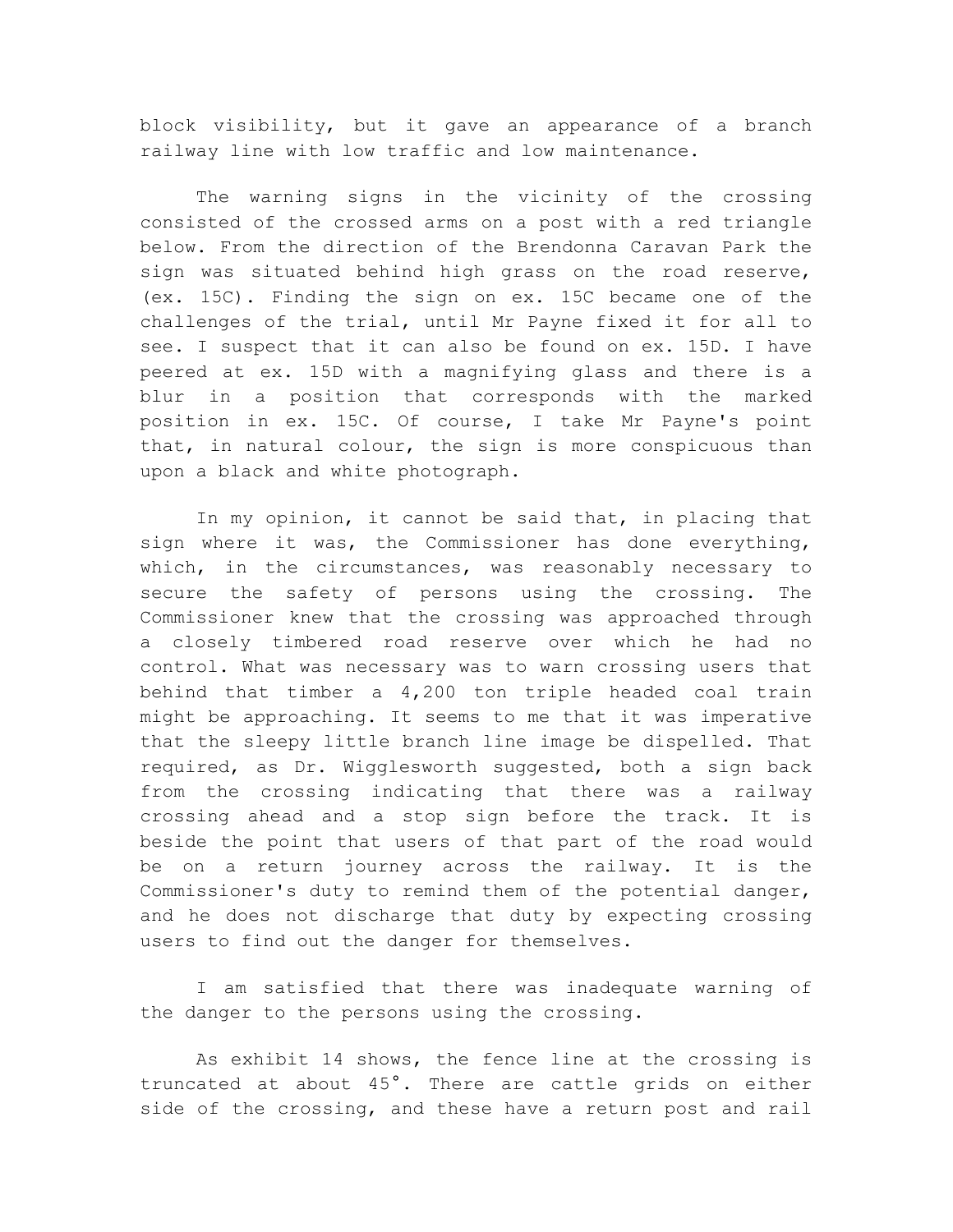fence. From each of the four posts closest to the crossing a barbed wire fence runs to the boundary fence of the railway reserve. Those fences are at about 45°. The railway reserve on the caravan park side of the railway tracks is 18 metres wide.

As I have previously said, once the road crosses the railway tracks it begins to curve. In the first 20 to 25 metres from the railway tracks there were a number of pot holes. Beyond that the road had a fair gravel surface. There seems to be some uncertainty in the minds of those responsible for the maintenance of the road as to where the Commissioner's duty ended and the Calliope Shire Council's started. The potholes in the part of the road which crosses the line of the railway reserve indicate that. The Shire Engineer, Mr Jones, said that there were practical difficulties performing earth works with road plant in that confined area.

For present purposes, I shall assume that the Commissioner's responsibility for maintenance stops O.5 metres from the railway tracks (Railways Act s. 73(7)). If it stops 2 metres from the tracks (Local Government Act (s. 35 (17)) this is of no practical consequence, so I do not intend to discuss the interaction of these sections. I am inclined to think that neither applies to a rural situation where I suspect the land vested in the Commissioner is delineated by the continuation of the boundary fence line of the railway reserve. However, there is no evidence of that.

For the purposes of this case I shall assume that the Commissioner's obligation to maintain the road surface was limited to 0.5 metres on either side of the rails. On the evidence this space was poorly maintained at 1st July, 1981. The rail on the Caravan Park side of the Crossing was exposed to the extent of between 2 to 4 inches. Estimates varied, but that seems to be the range. Between the tracks there were potholes up to 6 inches deep.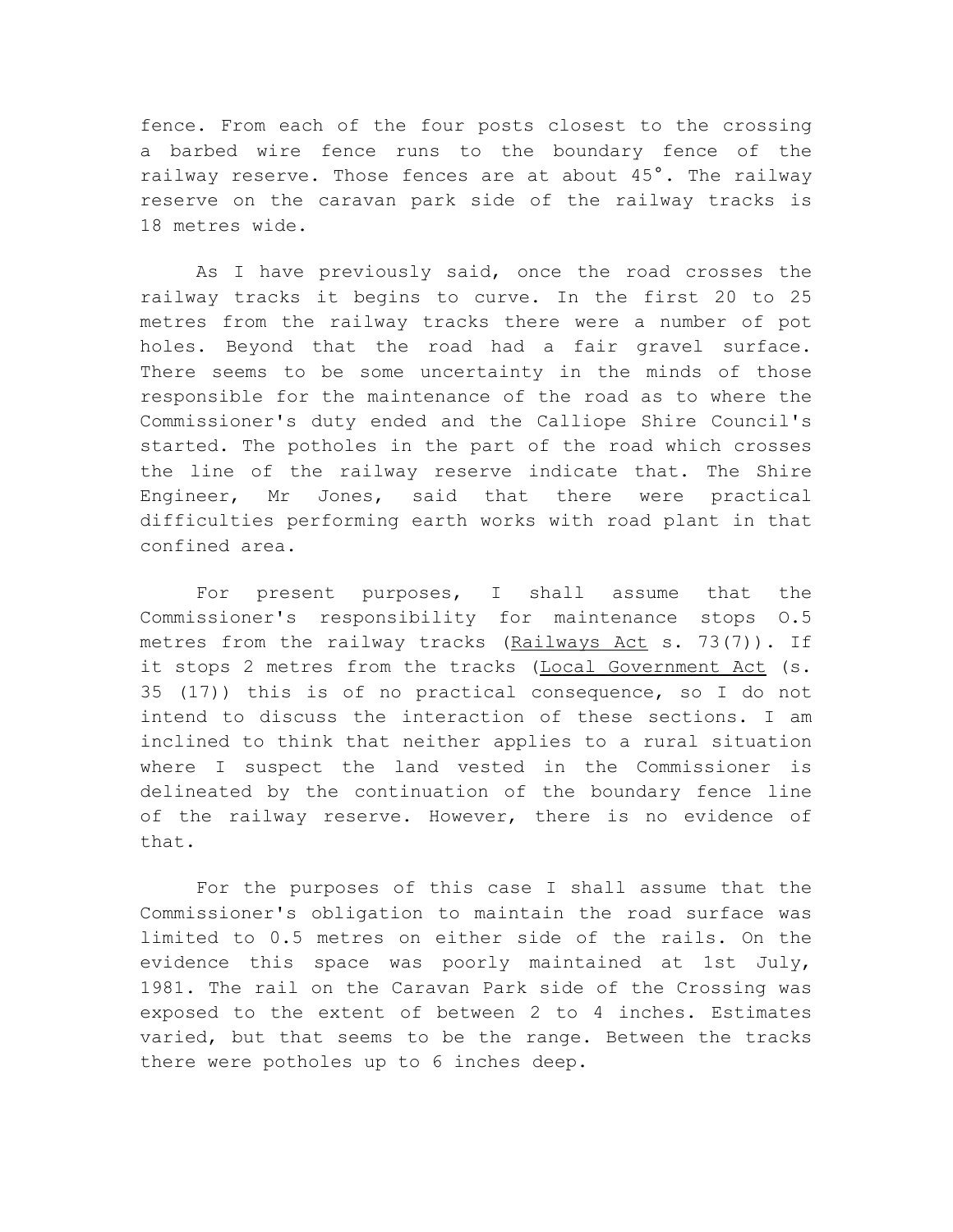Of the witnesses who gave evidence about the state of the crossing, I was most impressed by Mr Clements. He was not directly involved in the case, but had been the manager of the Brendonna Caravan park for 22 months prior to 1st July, 1981. He was thoroughly familiar with the crossing, and was a forthright witness. I do not accept all of his estimates about distances, but I do accept his evidence about the state of the crossings. Specifically I accept his evidence and that of Constable Hughes to the effect that the state of the roadway in the immediate vicinity of the railway track and between the rails required the cautious attention of a motor cyclist who used the crossing.

From what I have said, it is apparent that if a motor cyclist wearing a full face helmet rode out of the Brendonna Caravan Park at about 15 kilometres per hour, and travelled towards the crossing at a speed of about 20 kilometres per hour, any train travelling towards the crossing from the south 50 kilometres per hour would at least 350 metres from the crossing when the cyclist left the Caravan Park, ie. 145 metres x two and one half. Thus the part of the railway line opposite the park which was visible through the open forest would be empty. Once the motor cyclist turned left, the approaching train would be behind his right shoulder and his helmet would restrict his hearing of any whistle and his view of any train and its light. As he approached the curve towards the crossing the thicket of trees provided an additional obstruction to his vision and to some extent his hearing. Only as his motor cycle entered upon the poorly maintained part of the roadway did he begin to have the possibility of seeing the train back across his right shoulder. However, at that point, the surface of the roadway commanded his attention and only twenty metres ahead were the exposed rails and potholes of the actual crossing.

The way the Commissioner's duty has been expressed in the passage I have quoted clearly requires the Commissioner to take account of the possibility of such a motor-cyclist using the crossing at a time when a triple-headed coal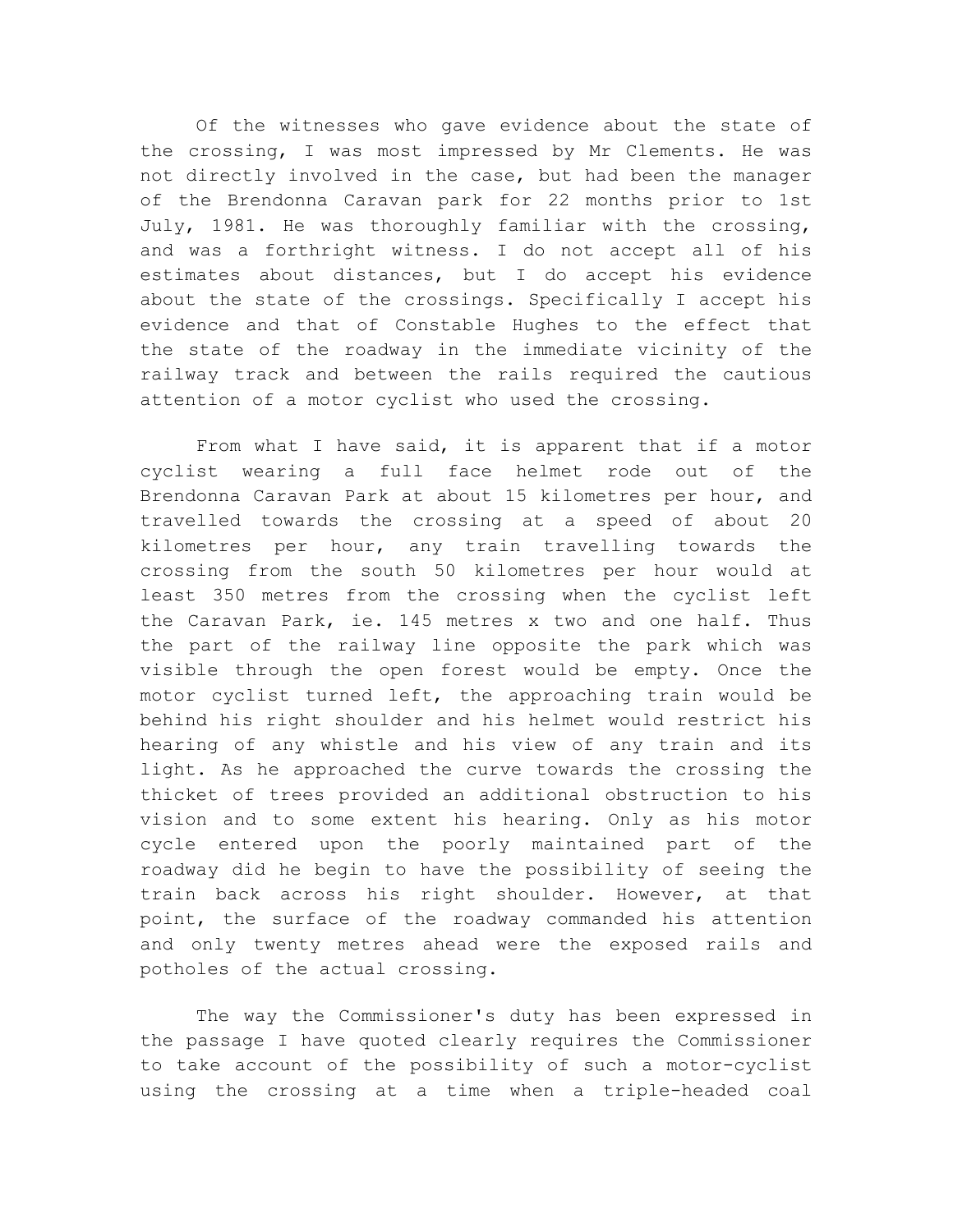train approached. Specifically the Commissioner needed to take account of the angle of approach of the road from the caravan park, a matter Dr. Wigglesworth referred to, and a significant issue in Dowle's case (supra). If there had been the signs I have referred to, and more frequent maintenance of the actual crossing, the motor cyclist would not only have been reminded of the danger, but would have a reasonable opportunity of looking to his right in the approach to the crossing. These things were reasonably necessary to secure the safety of people using the crossing.

Turning then to the events on 1st July, 1981, I accept generally the evidence of Mr Possingham and his pillion passenger, Mr Brancovic. I do not accept all their evidence about estimates of distance where those estimates do not conform to exhibit 14. I do accept their estimate of speed, about 15 - 20 kilometres per hour in the 120 metres or so from the entrance to the caravan park and then slowing in the vicinity of the potholes. I accept that as the motor cycle came very close to the train track Mr Brancovic "caught the flash of it", (p.55) and went back off the motor cycle. He reached out to grasp Mr Possingham who rode slowly into the path of the train. I accept Dr. Wigglesworth's explanation that the different helmets worn by the men had different effects upon their peripheral vision.

I am unable to accept the evidence of the fireman, Mr Blackman. He spoke of seeing the motor cyclist leaving a caravan, jumping on his bike, the pillion passenger waving as if to acknowledge the Klaxon and motor cycle being ridden down the road and onto the crossing, (p. 97). When the motor cycle came to the vicinity of the crossing it was travelling at 10 kilometres per hour, (p. 95) and the passenger stepped off the bike. I accept Mr Chadburn's evidence of the constant speed of the train at 50 kilometres per hour. I cannot accept that Mr Blackman saw all that he said he saw in the light of the findings I have already made. I accept that he did sound the klaxon some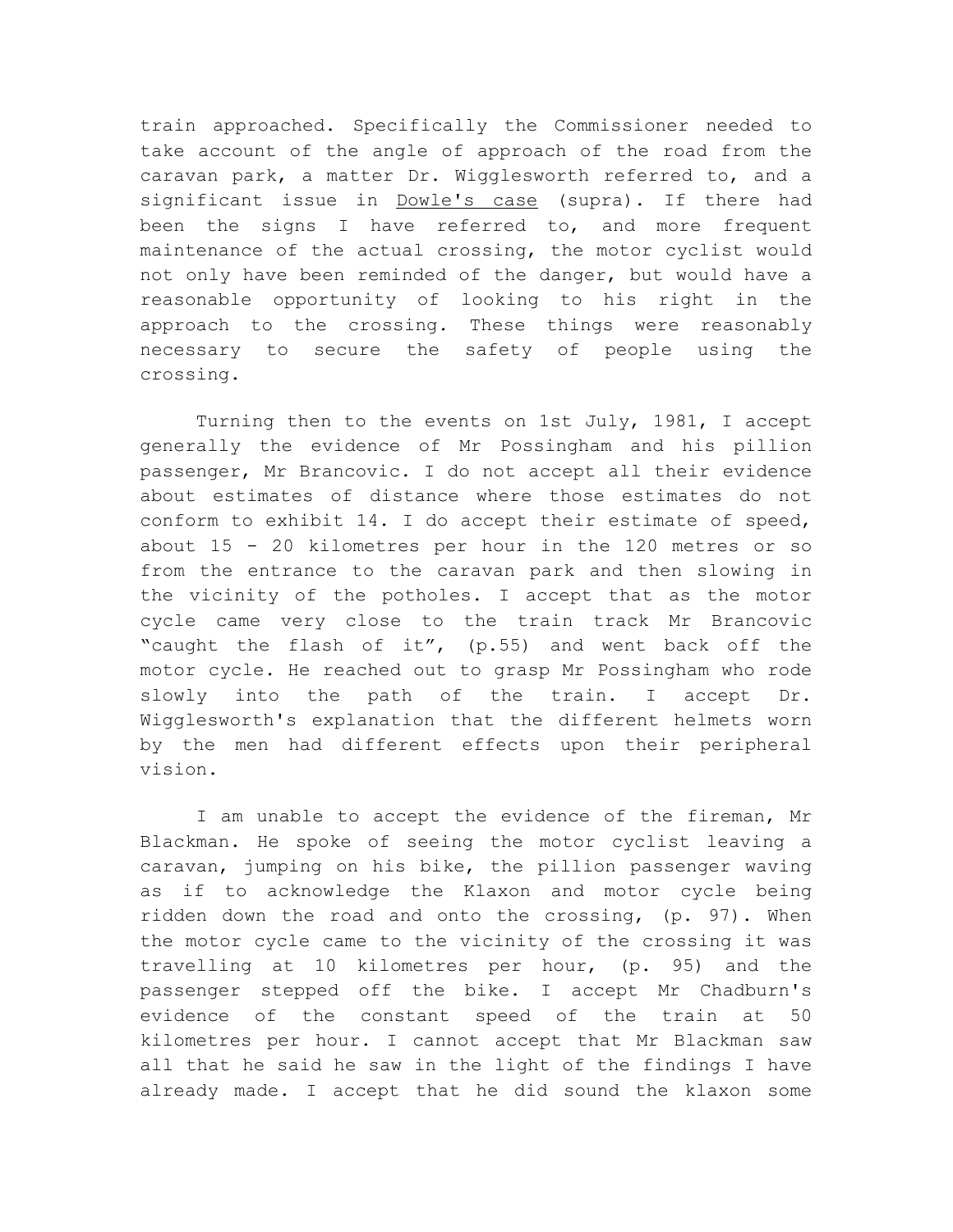time after Mr Chadburn sounded it at the whistle board. I a satisfied that Mr Possingham was unaware of the approach of the train and that Mr Brancovic became aware of it only at the last moment. I am satisfied that this is reasonably explained by the noise of the motor cycle and the effect of the safety helmets. It seems to me to be clear that the effectiveness of the klaxon as a warning device has been greatly reduced by the widespread use of helmets by motor cyclists, and, indeed, of air conditioning in cars and tractors. This simply highlights the importance of visual warnings.

I am satisfied that the factors, that I demonstrated as indicative of the hypothetical steps the Commissioner should have taken in discharge of his duty, came into play on 1st July, 1981. Mr Possingham did not hear the audible warning given by the train. The visual warning of the danger at the crossing was inadequate in itself and barely visible. The potholes at the crossing became the focus of his attention. I am satisfied the Commissioner was in breach of his duty to Mr Possingham, and that that breach caused his injuries.

So far as contributory negligence is concerned, there is something compelling about the proposition that to ride into the path of a triple headed coal train on a clear day is to show scant regard for one's own safety. Mr Possingham knew the railway crossing was there. His approach to the line was leisurely and careful, so far as the road surface was concerned. He simply failed to look out for trains, which is the basic task every level crossing user undertakes in discharging the duty to take reasonable care for personal safety.

I have given the question of apportionment a great deal of consideration, but in the end it seems to me that this is a case of equal responsibility. On both sides there was scant regard for basic considerations and it seems to me to be impossible to distinguish between the plaintiff and the defendant.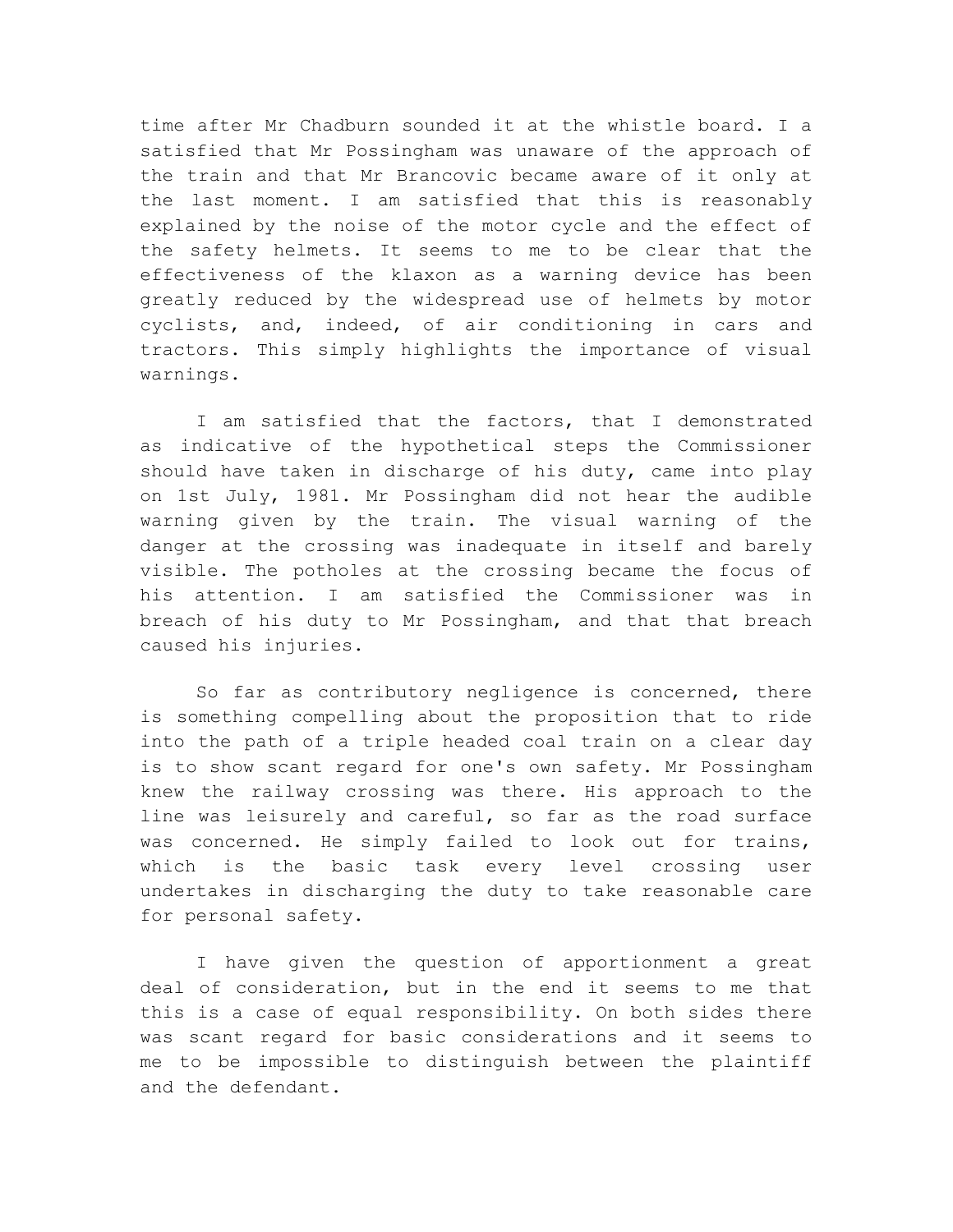After the train stopped, Mr Brancovic went looking for Mr Possingham. He first found his right foot, still cased in its boot. Mr Possingham's left leg were also badly injured. He was taken to the Gladstone Hospital.

On admission he was suffering from a right below knee traumatic amputation. He had a severe compound comminuted fracture of his left patella and knee region. He had a grossly comminuted fracture of his pelvis with dislocation of his sacro-cliac joints. In initial surgery his right leg was amputated above the knee and compound scrub and debridement of the left leg was performed. Several operations were required to remove all the pieces of the fracture knee cap. Between 1st July, 1981 and 1st November, 1984, he spent 430 days in three hospitals.

For the purposes of litigation he was seen by Dr. Graham Anderson, whose report was tendered by consent, is sufficient to quote from his report (ex.  $7$ ):-

"It is clear from this description that this man is gravely disabled. He has permanent changes of a major nature in both lower limbs.

In his left lower limb, he has lost about 50% of its efficient function, because of the permanent stiffness of the left knee, and in the right lower limb because of the changes in the right hip and the amputation he has lost about 95% of its efficient function.

The combination of an above knee prosthesis with a pelvic band and a totally stiff knee on the opposite side is a very awkward combination in terms of ambulation. Further it means with sitting there must be room for his stiff leg to sit out in front of him. As well as this, he has quite marked changes in the low back region, which I do not believe are related to the accident. However it may be and indeed probably is so that the interference with the function of his legs has had an undesirable secondary effect on his low back region.

He will be permanently committed to the sort of sedentary activities he is doing now under the circumstances of a Sheltered Workshop."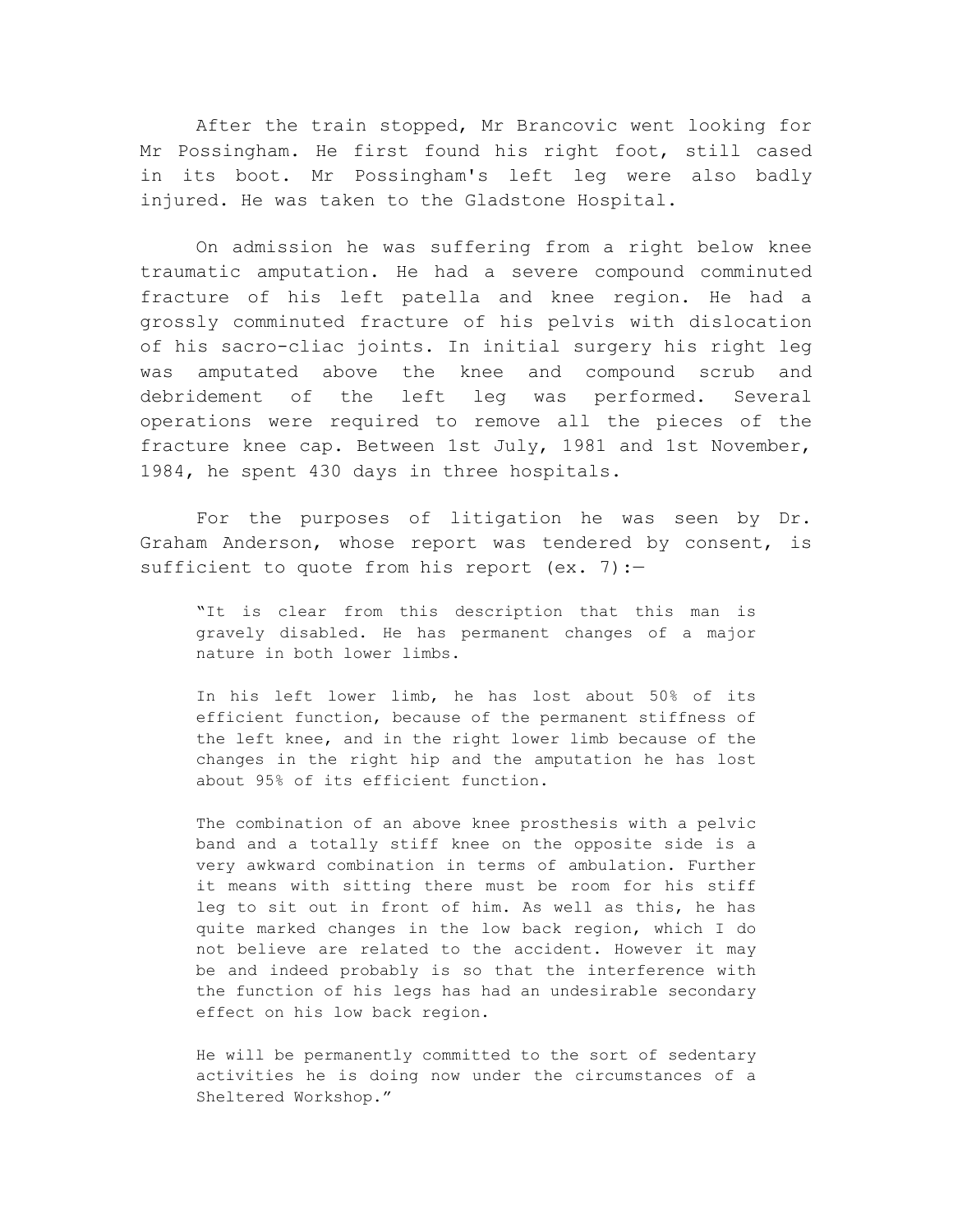As appears from this, at the time he saw Dr. Anderson, Mr Possingham was working at the Endeavour Foundation Sheltered Workshop. That work lasted about twelve months. The workshop supervisor explained his problems,  $(p. 89)$ :

"He appeared to be interested in what he was doing?-- Yes, he showed interest in most things.

Was he required to sit down or stand up or both?-- Well, probably, you know, working in furniture and that sort of thing you are required to stand, but because of his disability he had to sit down occasionally.

Was he able to do everything required of him by himself?-- No.

Did he need some assistance?-- He needed a T.A. at most times.

What particular things did you find that he had difficulty in doing?-- He couldn't move the articles on which he was working because he used both hands with his crutches and he had to stand and manoeuvre himself, hence it was very difficult to move the articles that he was working on.

What about the pieces of material that were used to manufacture the items?-- Some of them were too long for him to move. Once you start putting something together, it was too difficult for him to move or turn over or turn around, hence the need for a T.A.

When he was there, was he able to work a full day?-- Not always no.

On those occasions when he didn't work a full day, what did he do?-- We have a sick bed there for anyone that required it and quite often it was necessary for him to spend half a day or some time on the bed.

What was the quality of the work that he actually performed?-- It was like most people that are down there. It is not totally professional. It was quite good.

Average quality? Better than average?-- It would be average quality.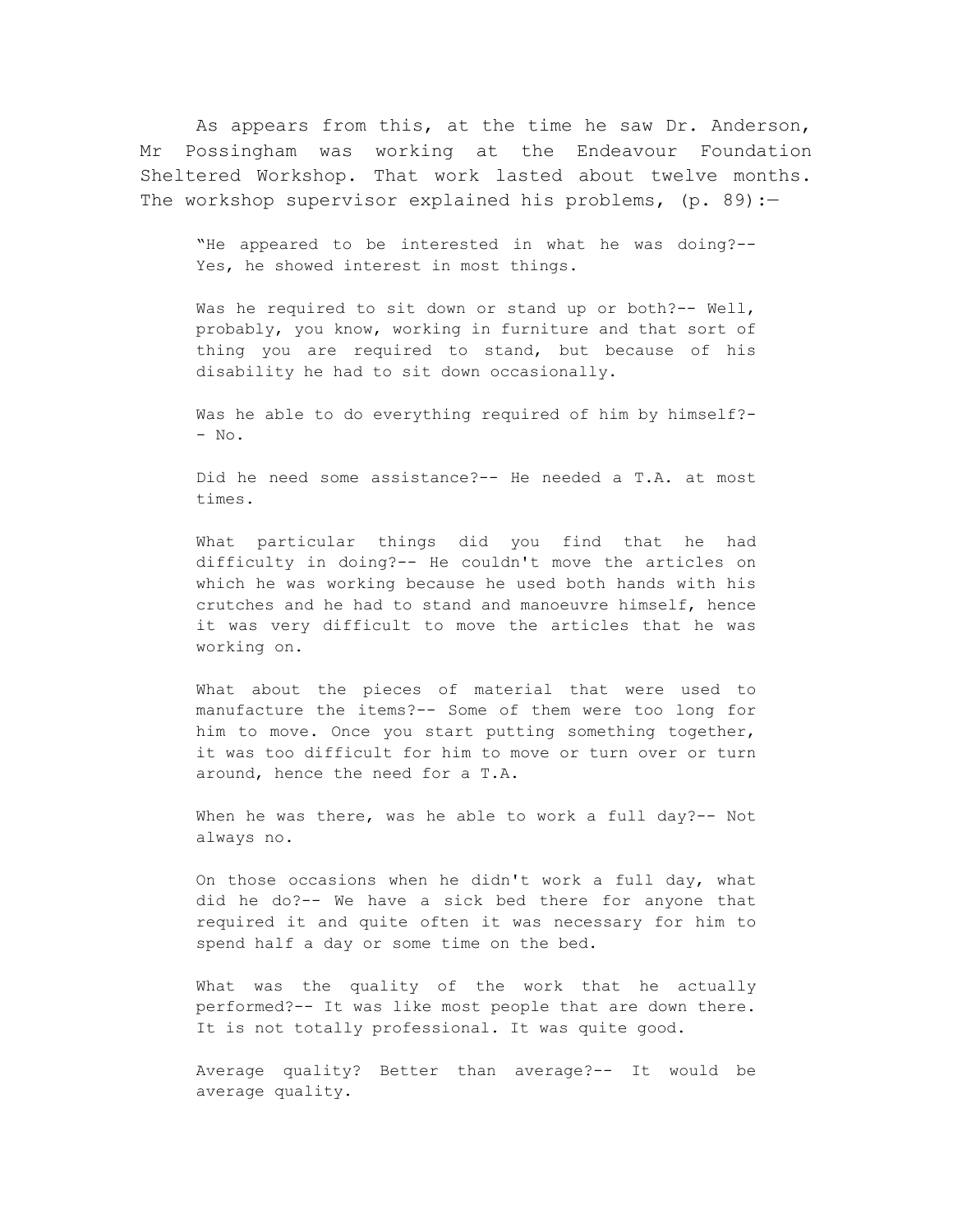Did you have occasion to give him instructions in the course of his work there?-- Yes.

How did he take that instruction?-- Differently. Different days, if he was having a good day, relatively well; if he was having a bad day, not very receptively.

Did his disposition vary from day to day?-- Yes."

This really highlights why Mr Possingham is permanently unemployable: he uses crutches to move around, he needs space when sitting because of his stiff left knee and he needs assistance to perform uncomplicated manual tasks. He had been a labourer in building construction work and was training as a dogman. There is no question of his returning to any similar job, and it was not suggested that he was employable. It may be that he will find some way of occupying some of his time in a remunerative way, but there is no reason to think that the remuneration will be other than nominal.

Turning then to the measure of damages, past economic loss has been calculated in ex. 25. This is based on continuous employment as a dogman. It seems to me unlikely that Mr Possingham would have been so continuously employed. On the other hand it makes no allowance for overtime, which has been a normal part of work in the construction industry. I shall allow \$100,000.00, of which \$48,000.00 shall bear interest. I shall allow interest in the sum of \$25,000.00.

For the future, Mr Possingham is aged 42 years, and I shall allow 15 years to take account of the usual contingencies and the particular vicissitudes of construction work. The present net weekly wage for a dogman is \$337.51. I shall allow a weekly loss of \$300.00. I shall allow \$165,000.00.

Special damages were agreed at \$76,977.87. There are recurrent expenses which are specified in ex. 27. There was a quibble about the frequency of fitting hand controls to a motor vehicle, but it seems to me that in the overall range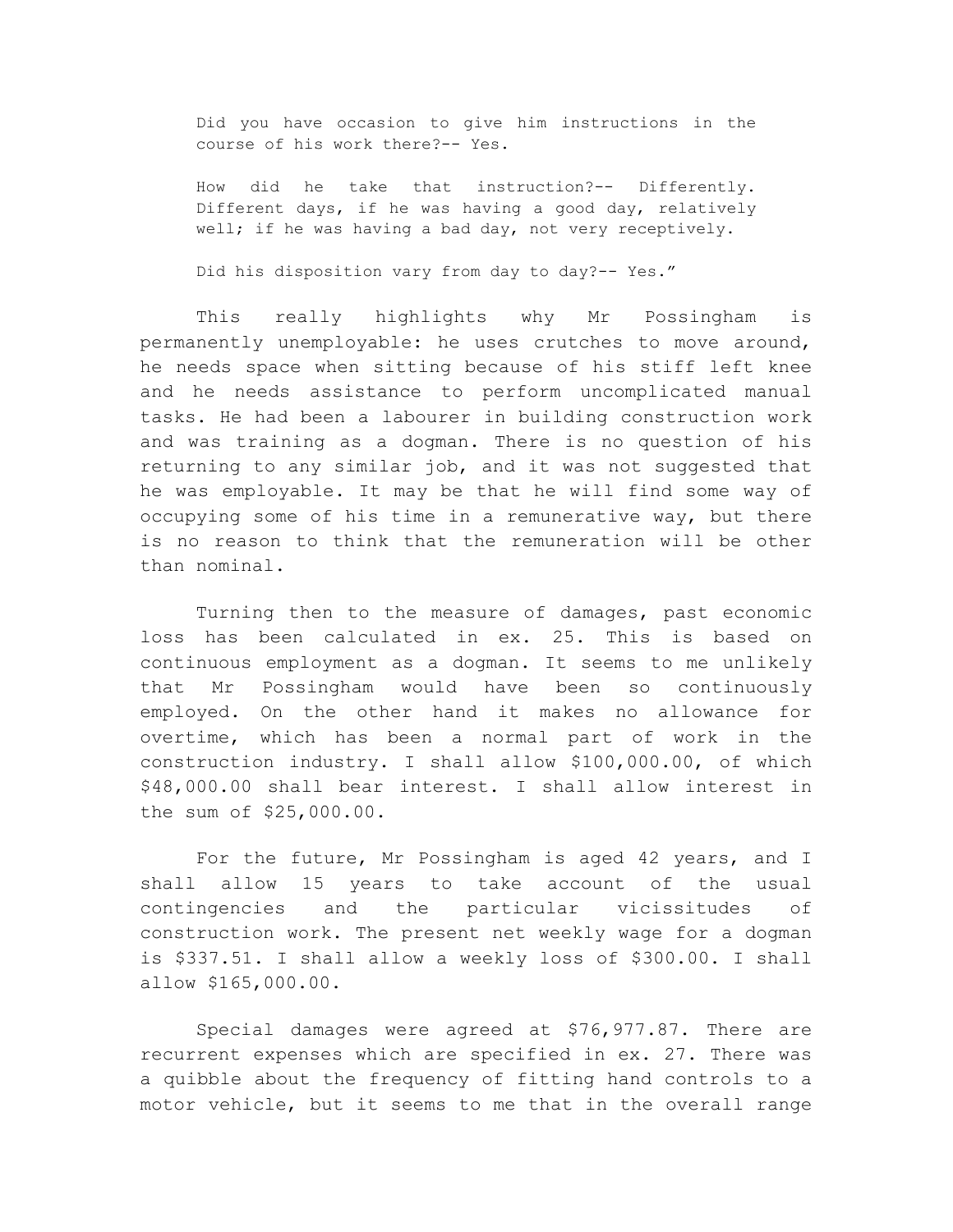of this award the claim is reasonable. I accept that Mr Possingham's life expectancy is 30 years, and I shall allow \$3,200.00 for recurrent expenses.

On occasions Mr Possingham experiences a kind of choking sensation. I accept Dr. Howison's opinion that this is due to paralysis of the left vocal cord, a consequence of having an endo-tracheal tube in place for a long period. Nothing can be done about this. It is simply a further disruption of Mr Possingham's grossly disrupted life.

Mr Possingham has been seen by Dr. Peter Mulholland whose opinion of him is as follows:-

"Since I last examined him three years ago there have been some changes such that the views expressed under the heading of "Discussion" in 1987 have to be revised in the light of subsequent developments.

His general psychological status has much improved such that whilst he is still prone to some of the previously described features his psychological abnormalities these days are shortlived and by positive thinking he is 'able to pull himself out of his depressed moods.'

He still does have some of the previously described features of depression and anxiety however these are of much less degree these days. He still does have some minor phobic features but they are less than what they were.

He still does have a negative self image particularly in respect of females however it is less than previously and he now does admit to there being at least some sort of possibility that somewhere, sometime, somehow he may be able to have a relationship with a female.

I have considered the question as to whether he has or has not suffered from organic brain damage with considerable detail. On the one hand, one could say that his mental state subsequent to the accident as described in the Gladstone Hospital report was the result of his general medical condition at the time and the general changes in his personality functioning and including his memory disorder (and I do take into account Mr. Salzman's